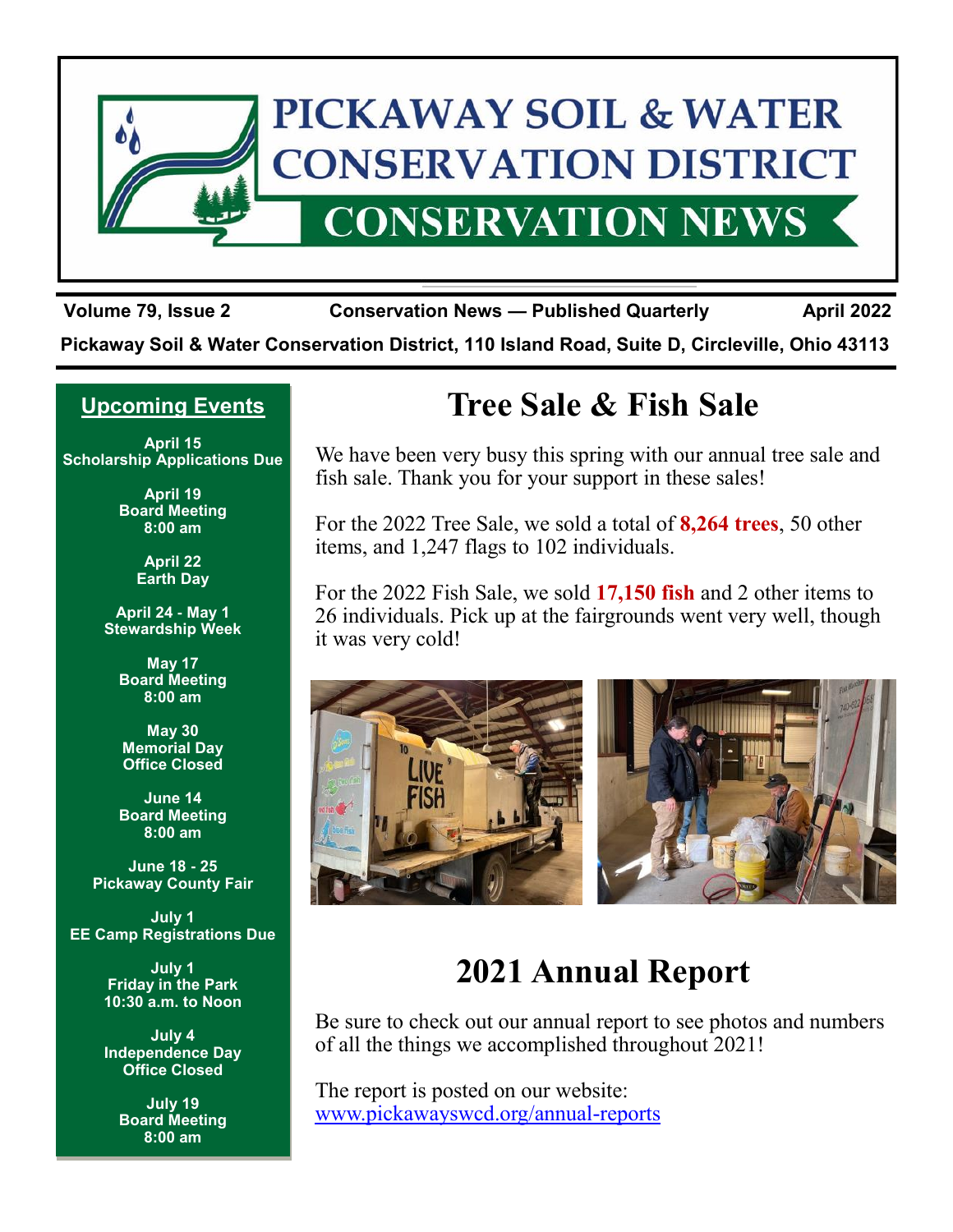# **Are You Interested in Becoming a Pickaway SWCD Supervisor?**

A district supervisor is a local board member, elected from a non-partisan slate of general election, to assess local conservation needs and to develop conservation programs to address these needs. The district is funded by the Ohio Department of Agriculture, the Division of Soil and Water Conservation and the General Assembly, and the County Commissioners.

Supervisors serve three year terms on the board. There is no limit on the number of terms a supervisor can serve, but when their three year term ends they must re-run if they wish to serve another term on the board. Supervisors receive no compensation; they are reimbursed for travel to meetings, registration, meals, and other associated expenses when conducting work of the district.

Primary Duties and Responsibilities

- Attend monthly district meetings (3rd Tuesday of the month, currently meeting at 8:00 am in the morning).
- Participate on district committees and in work groups.
- Be willing to represent the citizens of Pickaway County in regard to conservation issues.
- Be willing to stay informed and inform others about conservation issues.
- Be willing to learn.
- Be willing to participate in statewide meetings and workshops on conservation issues.
- Participate in district policy and program development.
	- a. Prepare strategic and annual plans of work.
	- b. Establish and implement district policies regarding natural resource conservation issues as well as personnel and office matters.
	- c. Develop and/or implement conservation programs (educational and/or technical) to meet the needs of the district.
- Provide financial direction.
	- a. Be responsible for the proper expenditure and management of public funds.
	- b. Review and approve annual budget and financial statement.
	- c. Approve monthly treasurer reports.
- Participate in public and community relations' activities/programs.
- Participate in personnel management.
	- a. Provide guidance and direction to staff and maintain fair and equitable personnel policies.
	- b. Maintain an open working relationship between staff and board members.
	- c. Serve on personnel committee and participate in all aspects of personnel management to include hiring, personnel reviews, etc.

If you are interested in running for a 3-year term as a Pickaway SWCD board member, please contact the District office (740-477-1693), or view the website (pickawayswcd.org) for details and info. Thank you!

Our upcoming supervisor election will take place this summer. The official dates and voting location(s) will be posted to the Pickaway SWCD website soon.

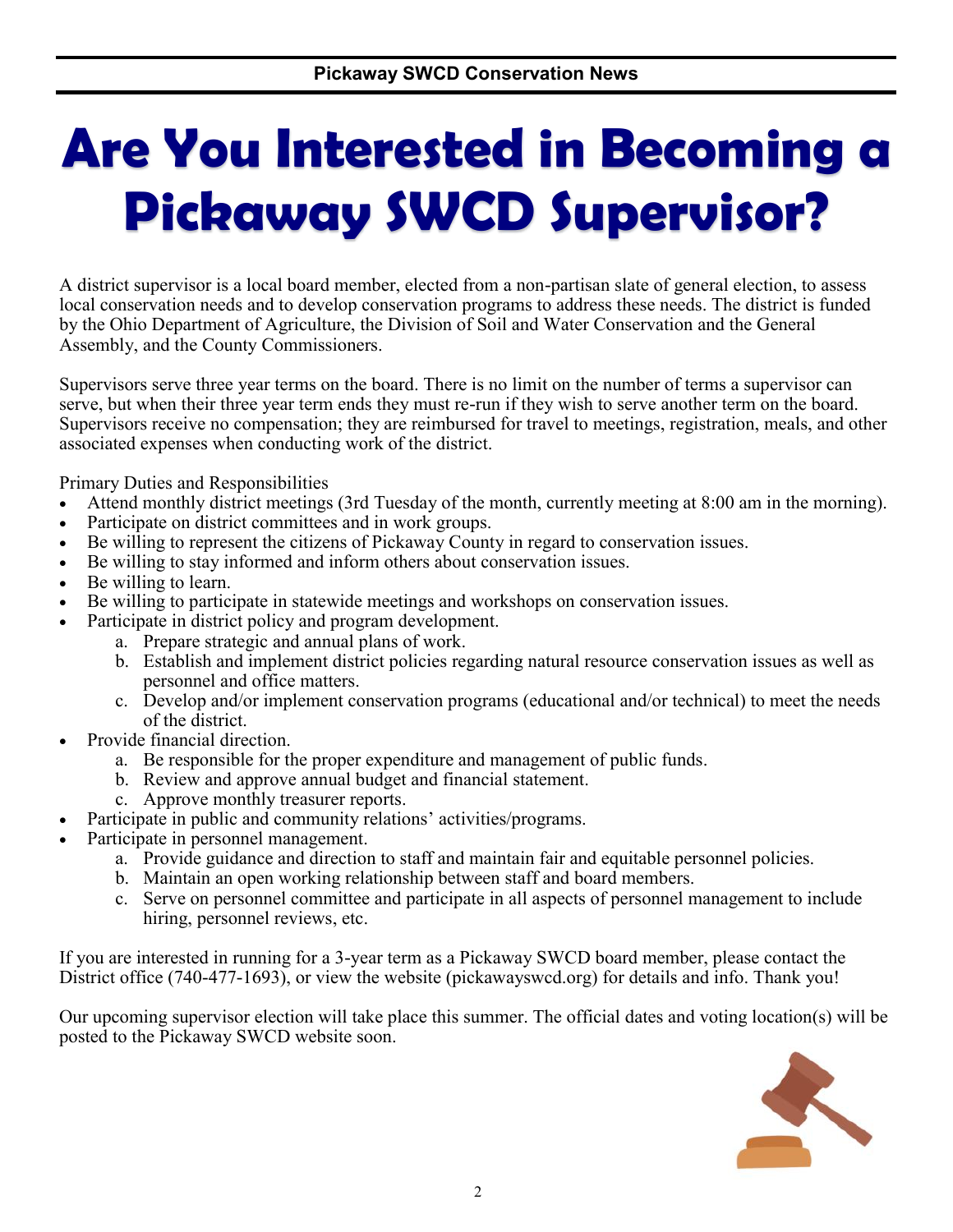# **Affiliate Memberships for 2022**

**THANK YOU** to everyone who signed up to be an affiliate member this year! We appreciate all of your support to our office and dedication to conservation and education. We couldn't do all we do without your help. You are very much appreciated and truly make a difference! While we renew all memberships the beginning of each calendar year, anyone is welcome to send in a form at any time during the year.

Some of our many education and outreach endeavors include graduating senior scholarships, school programs, Experience Earth Camps, the Junior Conservationist Program, the Pickaway County Fair, our farm-to-table book project, tree saplings to students, and many other community activities as well. THANK YOU for helping us with these important and impactful initiatives!

This year's affiliate members are:

### **Corporate Members (\$250)**

Anonymous (1) Columbus Turf Nursery, LTD. Honeyrun Farm Lightning Tree Barn, LLC Pickaway Farms - Jay & Marci Wippel Pickaway County Farm Bureau Randy & Cindy Metzger Richard & Judy Clifton Ruff Agri-Services LLC The Savings Bank Vickers Farms

### **Soil and Water Protector (\$30)**

Anonymous (2) Darren & Susan Metzger John & Kathy Ellis Mark & Toni Schein Paul Marshall Thomas E. Ebenhack

### **Steward of the Land (\$100)**

Clyde Ohnewehr Crawford Apiaries Dunlap Farms-John & Susie Dunlap Drummond General Partnership Hartsock Ag Laurina Harper Pickaway County Banking Center Shaw Farms Tim & Amy Colburn Wiseheart Farms

### **Future Conservationist (Students) (\$10)**

Clara Wilson Maggie Wilson Mark Wilson Reese Moehl Zac Scott Zoe Scott Trey Dille Trenton Dille Mackenzie Dille

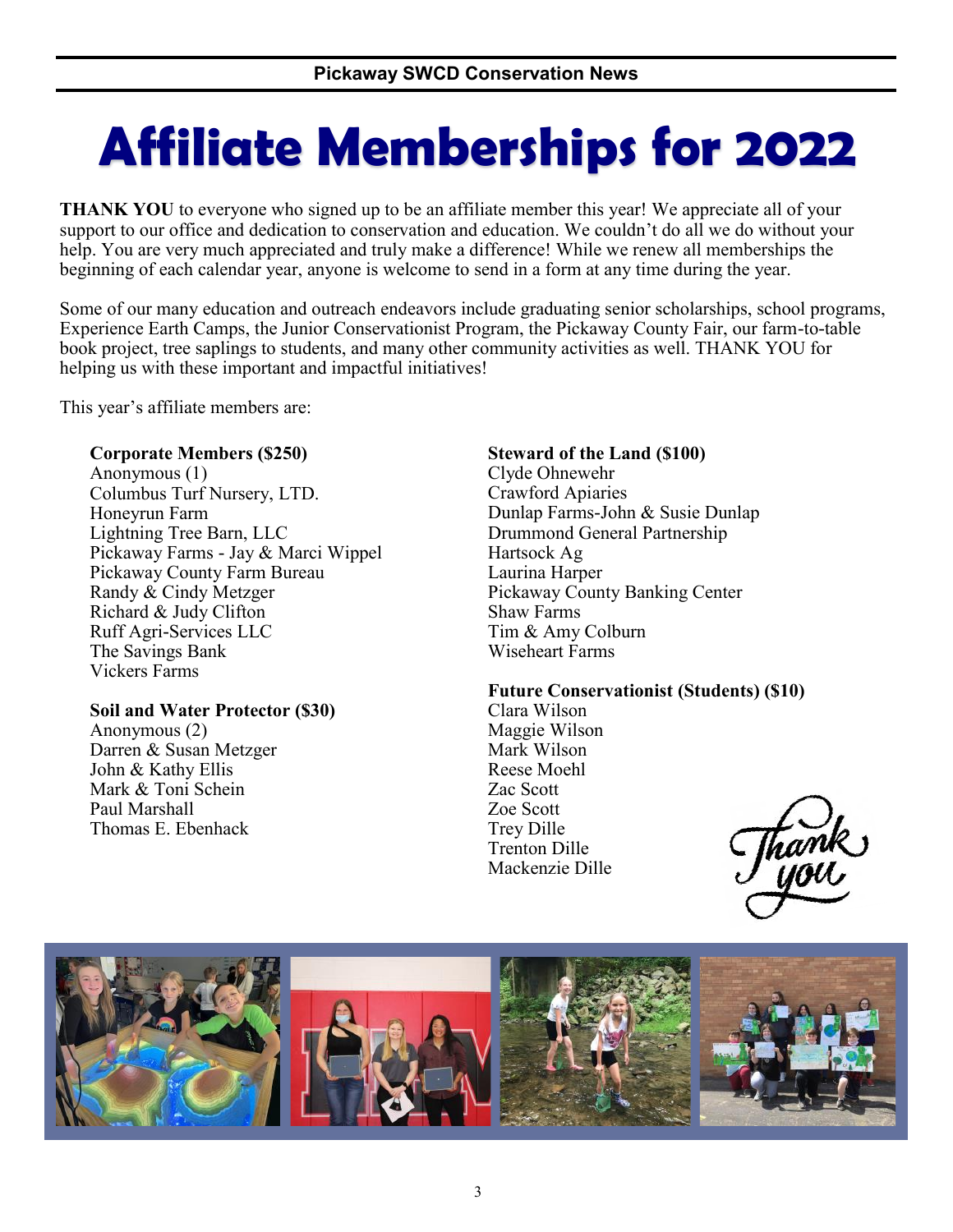# **Ohio Native Plant Month**



April is Ohio Native Plant Month! Be on the look out for the Green "O" with the Great White Trillium (Ohio's State Wildflower). This logo represents Native Plant events in Ohio. Check out our Facebook page throughout the month to see posts on native Ohio plants!

In Ohio, we have over 1000 native trees, shrubs, perennials, vines and grasses that are important to our pollinators, birds, insects, and other wildlife, and humans too! They are part of an intricate, balanced web that helps to filter and clean our drinking water, remove contaminants from the air we breathe, cool our planet, and feed the bees that pollinate most of our food crops. At the very core of this elaborate system are our native plants.

Going native can save money and time over non-native plants, while also providing needed nutrients for butterflies and insects to feed birds. Even better, deep roots of native plants break clay soil to soak up more rain and protect streams by preventing erosion. Non-native invasive plants displace or crowd native plants. Invasive plants impact wildlife, which rely on native plants for food, shelter, and habitat. Not all non-native plants are invasive. About 900 non-native species grow in Ohio and fewer than 100 of them are considered invasive.

Check out some of these Ohio resources to learn more about identifying, preventing and removing invasive plants, and replacing them with native plants:

- Ohio Invasive Plants Council www.oipc.info
- COPRISM Central Ohio Partnership for Regional Invasive Species Management centralohprism.org
- Ohio Native Plant Month www.ohionativeplantmonth.org

# **Education Update**

It's been a busy school year for programs so far, and we have A LOT of school programs scheduled for April and May that we're looking forward to. Some program data to share from this school year so far:

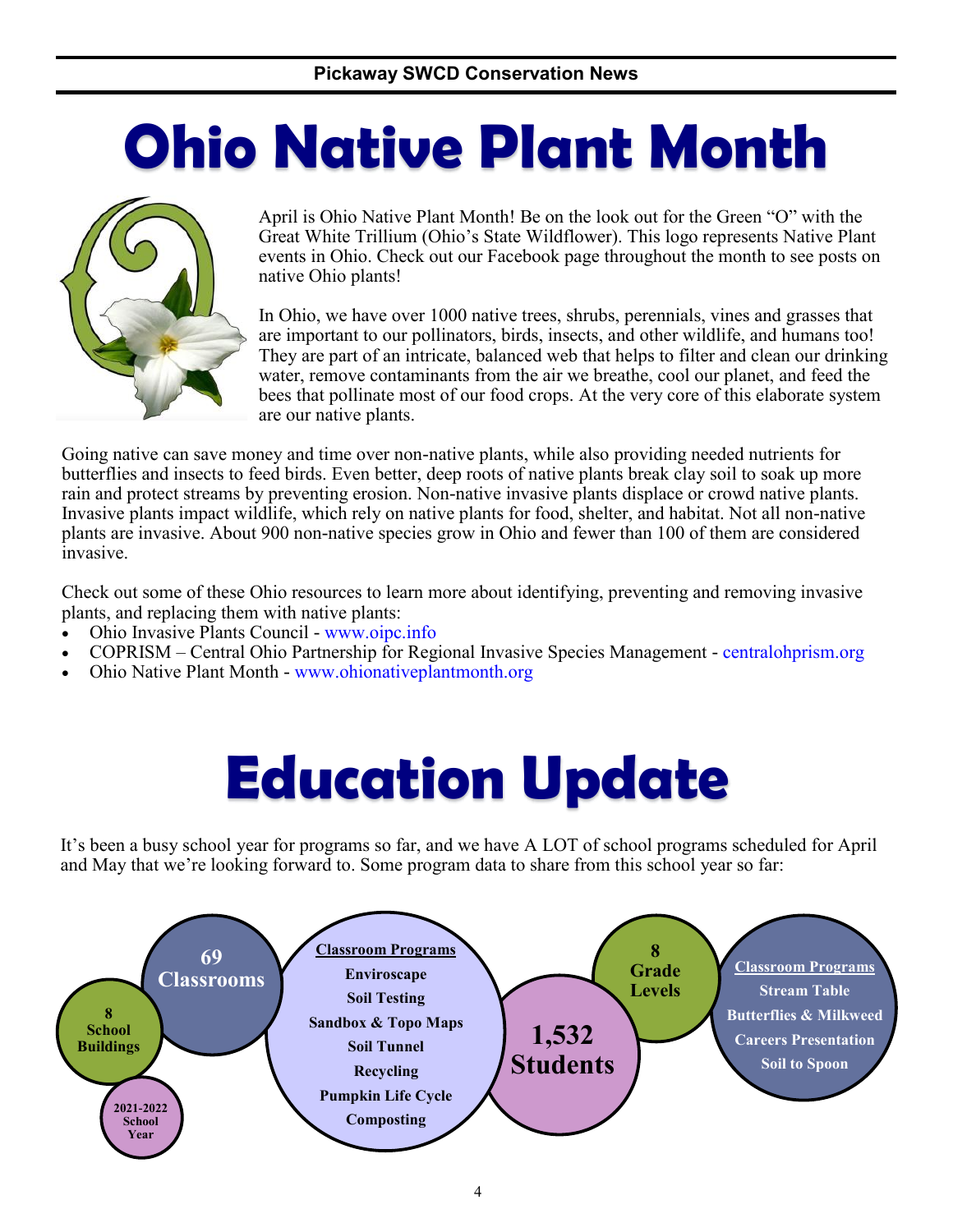# **Upcoming Opportunities**

## **Donald E. Minor Memorial Scholarship**

The Donald E. Minor Scholarship was created by the Pickaway SWCD Board of Supervisors in memory of Donald E. Minor, Sr. and his 25 years of service to the board and community. Mr. Minor began as a supervisor in 1985 and served on the board until he passed in October 2010. Funds from the scholarship are currently accumulated from Affiliate Memberships and Pumpkin Show parking lot fees. The award is available to any Pickaway County High School or Home School Senior who will be majoring in Agriculture or Natural Resources. The scholarships are for the purpose of continuing higher education at a two- or four-year college or university. Last year we were able to give out scholarships to three students! Details and applications can be found on our website. **The deadline to apply is Friday, April 15, 2022**. For further information on the scholarship and how to apply, please visit our website at www.pickawayswcd.org/scholarships.

## **High School Envirothon Competition**

The Envirothon is a problem solving contest where groups of high school students test their environmental knowledge. Teams of five students compete in the areas of soils, forestry, wildlife, aquatics and current environmental issues. Anyone in Pickaway County can gather a team of students to participate. Each school is permitted a maximum of three teams. Pickaway SWCD covers the registration cost of all teams from Pickaway County. Contact katerina-sharp@pickawayswcd.org to register before April 26 (day of event). Envirothon details and resources can be found on the Area 5 Envirothon website: [www.area5envirothon.org](https://www.area5envirothon.org/)

## **Jr. Conservationist Program**

The Jr. Conservationist Program is designed to encourage kids to have fun learning outside over the summer months. Hosted by Pickaway SWCD, the Pickaway County Park District and RPHF Solid Waste District. Register to participate and be eligible for a free hat and button if youth complete the required number of activities from each topic category: Animals, Plants, Soil, Water, Exploration and Community. Program details and the activity list can be found on our website: www.pickawayswcd.org/jr-conservationist-program.

## **Pickaway County Fair**

Come find us at the fair! We plan to have a display and our augmented reality sandbox set up again this year at the fair. The dates for fair are June 18-25, 2022.

## **Experience Earth Camps**

This summer we are offering a three-day day camp to incoming 3rd, 4th, and 5th grade students July 19-21, and also a one-day Jr. Camp to incoming 1st and 2nd grade students July 22. Both will take place at Mary Virginia Crites-Hannan Park. We will again be partnering with the Pickaway County Park District and RPHF Solid Waste District for these camps. Registration forms and camp details are posted on the website: www.pickawayswcd.org/experience-earth-camps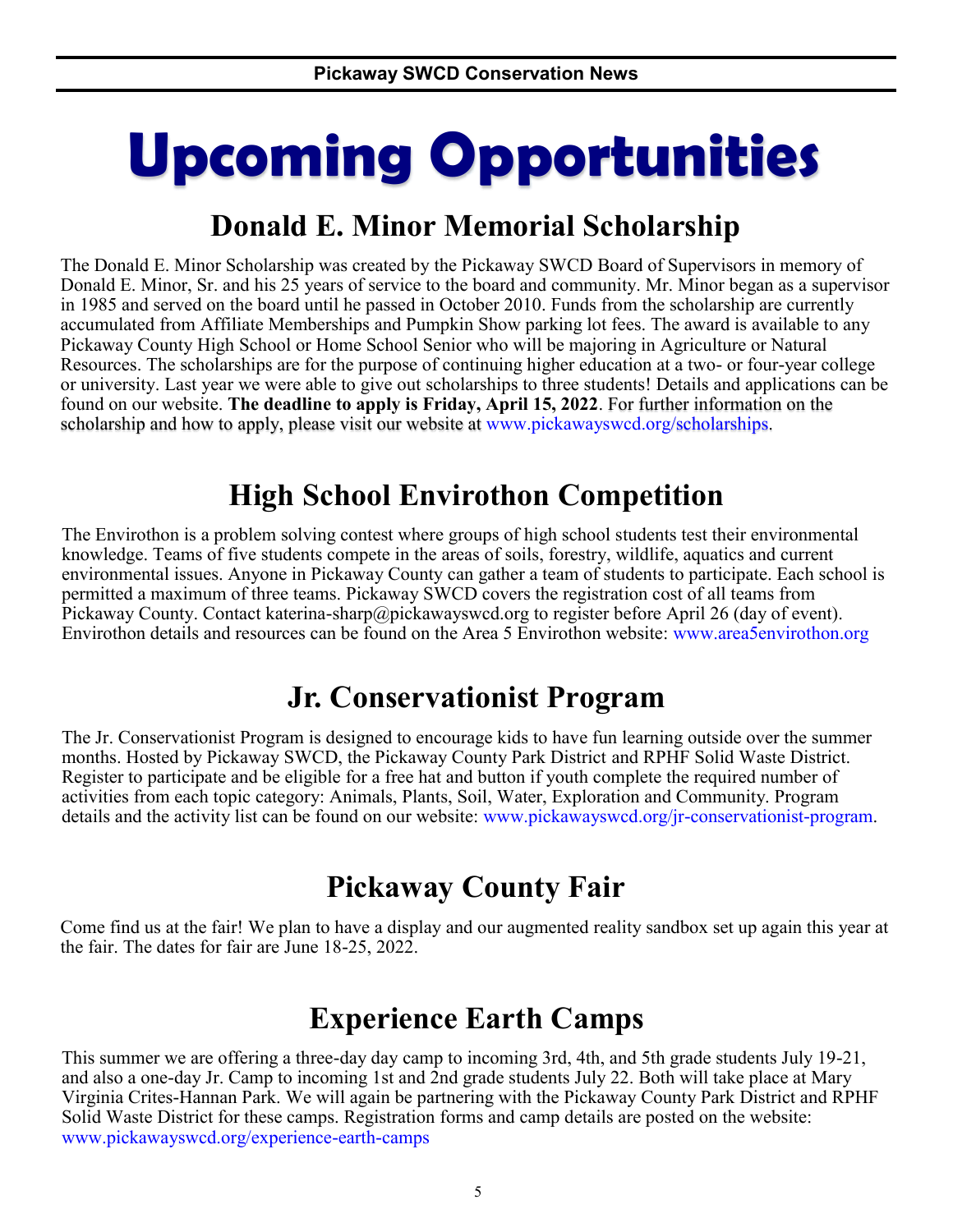# **Technical Corner**

## **Technical Program Update Since January**

5 Waterway sign-ups 2 Surveys 1 Waterway design 2 Layout and pre-construction meetings 6 Construction phase 26 Drainage assistances

20 Miscellaneous technical assistances 18 Tile plans printed off for landowners or solar projects Tile finder to locate 1 underground tile 39 CRP waterway re-enrolls for 2023 1 Animal waste storage facility 1 Drill rental

## **Protect the Edge**

Whether its grasses, native wildflowers, or trees, buffer strips will help shield streams, ponds, and lakes from receiving excess nutrients. Buffer strips absorb some surface runoff and act as a natural filter of fertilizers, chemicals, and sediment before they enter into the waterway.

Farmers are always looking for ways to leave their land in better shape each year. It makes economic sense to keep nutrients and soil where they belong – on the farm and not in streams and ditches. Surface runoff from an unbuffered field can degrade aquatic habitats and threaten public health, recreation, and drinking water supplies. Buffers are a proven conservation practice and are beneficial for many reasons:

- Buffers help filter surface runoff. Manure and fertilizers are as good at growing algae blooms in streams as they are at growing corn. Excessive growth can lead to harmful algal blooms which are unsafe for people, farm animals, pets, and wildlife.
- Plant roots help stabilize stream banks and ditch banks. Unstable banks are susceptible to slumping and undercutting which can lead to a loss of farmland.
- Buffers intercept sediment and prevent its accumulation in the water. Sediment build up can affect the freeboard of farm tiles that outlet into streams and ditches. Sediment also smothers aquatic organisms that live along the stream bottom and make it difficult for fish to find food.
- Buffers absorb rainwater and snowmelt, recharging groundwater supplies and allowing runoff to be released more slowly. This may reduce the intensity and frequency of flooding of valuable cropland, protecting valuable topsoil and preventing deposition of debris.
- Flourishing native vegetation in the buffer makes excellent habitat for predatory insects and insect-eating birds. The buffer provides a smorgasbord for essential pollinators.
- Buffers improve fish and wildlife habitat for hunters and anglers.
- Buffers can boost the farm's bottom line by growing hay, lumber, fruit trees, and bees for honey, just to name a few nontraditional crops.
- Buffers may decrease property taxes. Farmers who have land in Current Agricultural Use Valuation and have a conservation buffer necessary to abate soil erosion in the management of the farm, may be eligible for a lower valuation. Please check with your county auditor for details.

According to the USDA Natural Resources Conservation Service, properly

**BetheChange** for clean water **BUFFER STRIPS** 

The last ditch effort to keep sediment and nutrients from leaving the farm.

installed and maintained buffers have the capacity to remove up to an astounding 50 percent or more of nutrients and pesticides, up to 60 percent or more of certain pathogens, and 75 percent or more of sediment! You can be the change for clean water. Consider conservation buffers along your streams and ditches.